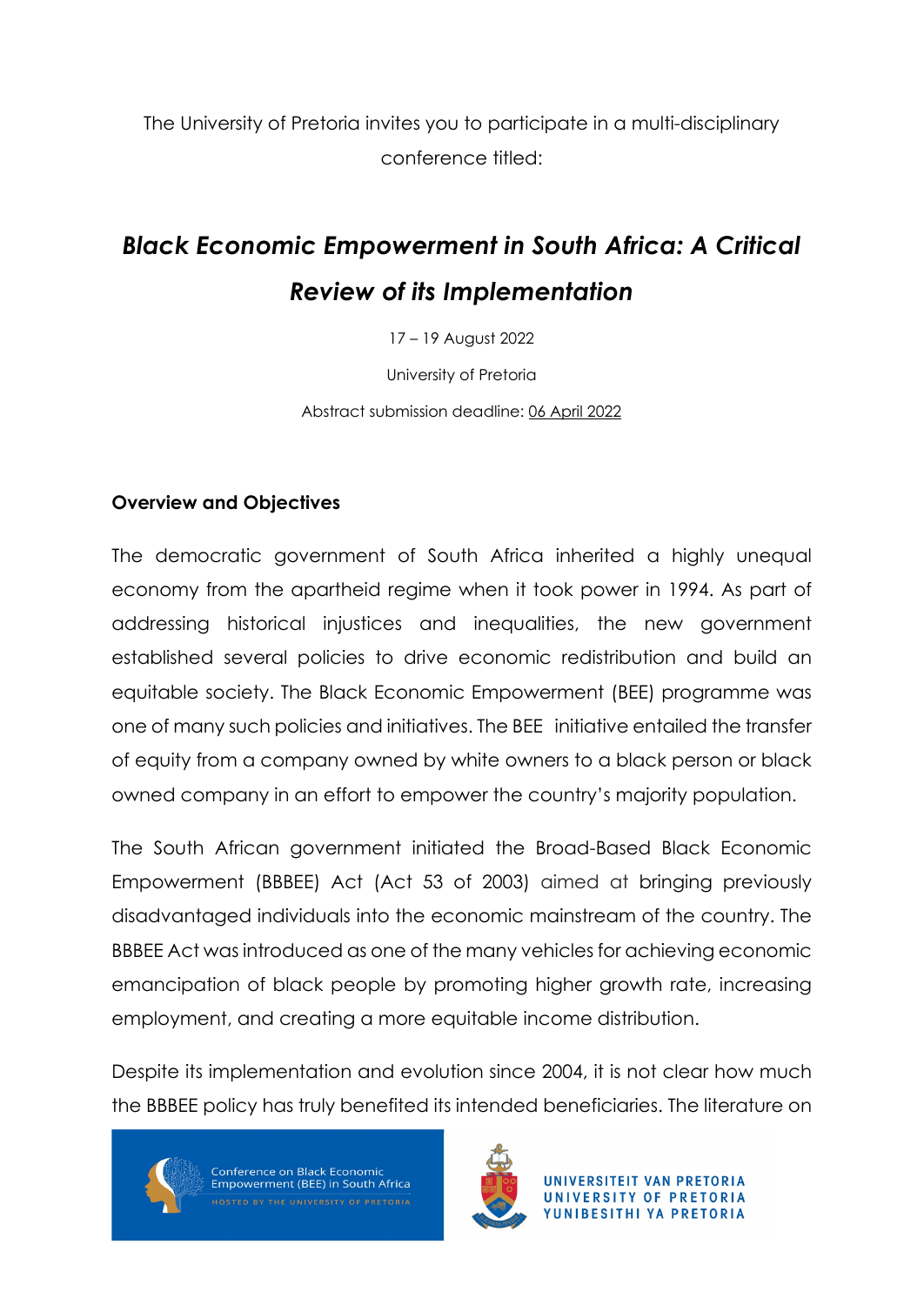BBBEE does not seem to agree on what the full impact of the policy has been on the South African economy. There is very little systematic information on how and who has benefited from this policy, who has not and what the barriers have been. Importantly, it is not yet fully clear how BEE has contributed to the transformation of the South African economy for its intended beneficiaries.

This conference aims to evaluate in a multi-disciplinary manner, the evolution of the BEE programme and subsequent policy, and analyse how various groups and sectors have been impacted by this initiative. The conference also aims to present evidence on how BEE could best achieve the goal of economic transformation and black participation as it was designed, whilst also identifying what the major stumbling blocks have been and how these can be overcome at different levels and within different disciplines. It will contribute to a broader discussion on how South Africa as a country, should be transformed in a meaningful, inclusive, and sustained manner.

## **Call for Academic Papers:**

The University of Pretoria invites abstracts from high quality, original papers that can be presented at the conference. Authors are required to submit an abstract that briefly describes the topic, research, or case study to be presented. All presentations will be 20 minutes (including presentation and Q&A session).

The abstract must be no more than one page (maximum 500 words) and should include the following sections: 1) Title; 2) Overview or summary of the topic including its background and potential significance; 3) Description of the context, data (to be) used, or illustrative example of the topic; 4) Summary of key insights, results, or further questions and 5) Conclusions: Lessons learned, recommendations for further research and the way forward.



Conference on Black Economic Empowerment (BEE) in South Africa

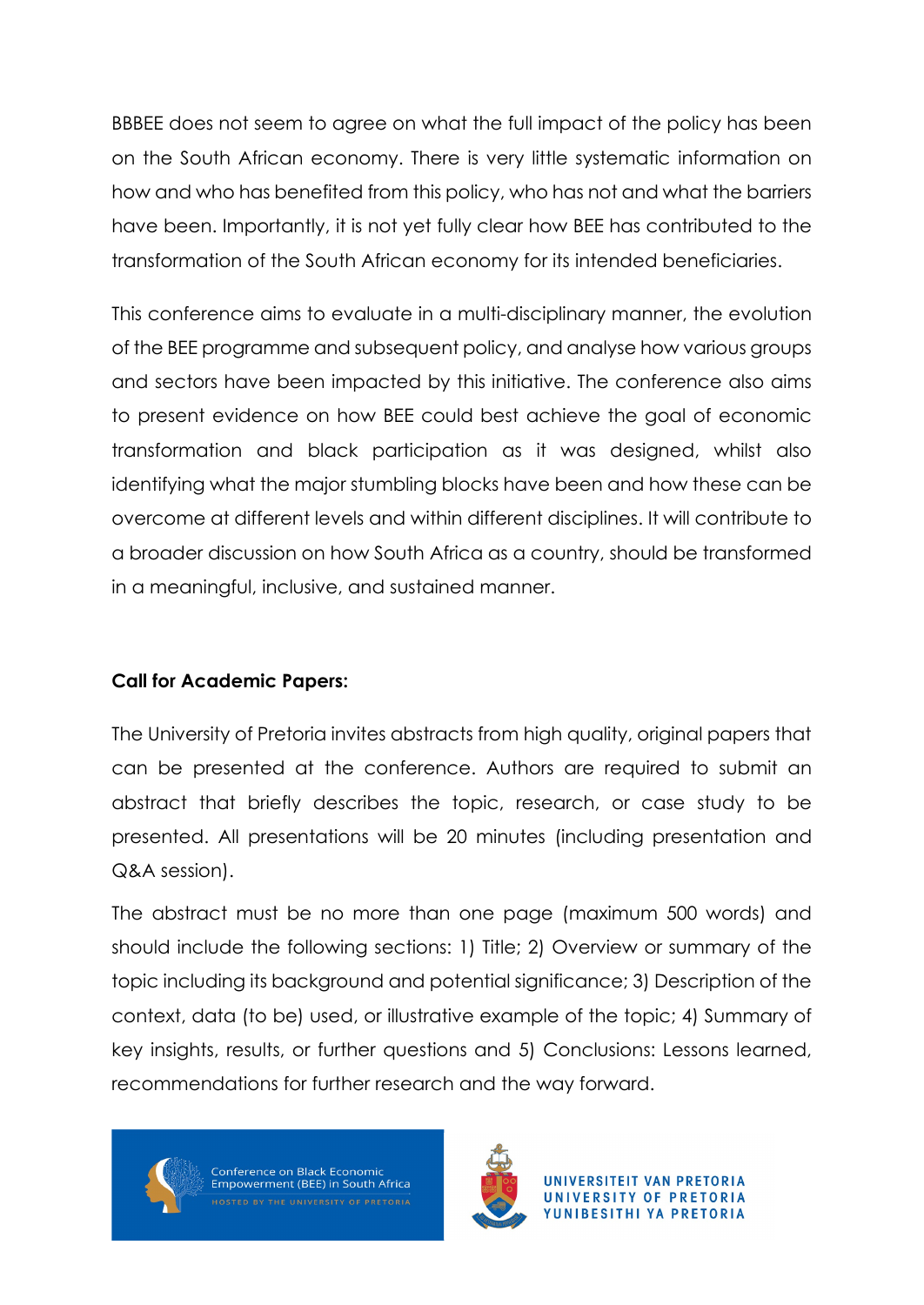All abstracts should be submitted **[here](https://docs.google.com/forms/d/1DAJSzXcBITEk9KOxve962g1HuvhFKBMHiCxdQJ4umhY/edit)**. Please note that abstracts will go through a blind peer-reviewed process by expert reviewers in the field. At least one author from an accepted paper must register to attend the conference. The lead author submitting the abstract must provide complete contact details – phone, e-mail, etc.

## **Submissions**

Abstract submissions on the following (but not limited) sub-themes are welcomed:

- BBBEE from different academic disciplines (Economics, Sociology, Politics, Law, etc) and the role of specialists in the different fields
- Origins and rationale of BBBEE (historical development of BBBEE policy Acts, Score Card, Charters, etc.)
- Economy-wide effects of BBBEE (implementation and compliance in various sectors and government entities) including sectoral impacts of BBBEE
- Influences of BEE on the South African education sector
- BEE and gender inclusion
- South African labour law and its linkages to BEE
- Affirmative action policies internationally, including different policies that promote minorities' economic empowerment

# **Format of the Conference:**

Given COVID-19, the conference aims to take place in a hybrid format to increase attendance and enable participants from around the world to attend the conference virtually. The face-to-face segment of the conference will take place at the University of Pretoria, Hatfield Campus in Pretoria, South